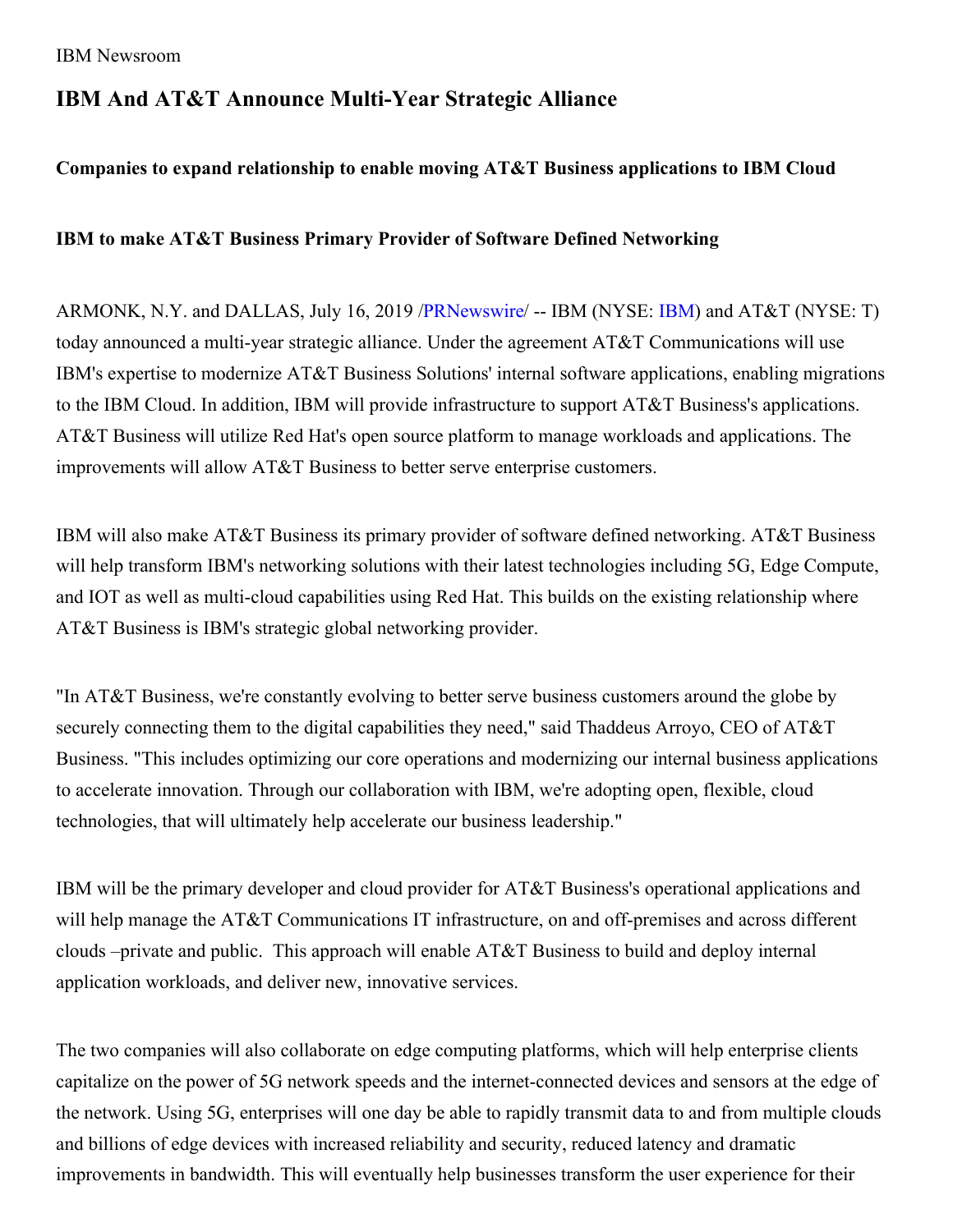customers and optimize processes across industries from retail to financial services, transportation to manufacturing, to healthcare and beyond.

AT&T Business has a strong commitment to utilizing open source technologies. As part of the relationship, AT&T Business will continue to use Red Hat's open source platform to manage the workloads associated with AT&T Business's internal applications. On the heels of IBM's recent Red Hat acquisition, AT&T Business will have even greater access to Red Hat Enterprise Linux and OpenShift platforms as the foundation for workload portability and interoperability across any vendor's cloud, on or off premises.

"Building on IBM's 20-year relationship with AT&T, today's agreement is another major step forward in delivering flexibility to AT&T Business so it can provide IBM and its customers with innovative services at a faster pace than ever before," said Arvind Krishna, Senior Vice President, Cloud and Cognitive Software, IBM. "We are proud to collaborate with AT&T Business, provide the scale and performance of our global footprint of cloud data centers, and deliver a common environment on which they can build once and deploy in any one of the appropriate footprints to be faster and more agile."

The agreement between IBM and AT&T was signed in IBM's Q2, 2019.

#### **Cautionary Language Concerning Forward-Looking Statements**

Information set forth in this news release contains financial estimates and other forward-looking statements that are subject to risks and uncertainties, and actual results might differ materially. A discussion of factors that may affect future results is contained in AT&T's filings with the Securities and Exchange Commission. AT&T disclaims any obligation to update and revise statements contained in this news release based on new information or otherwise.

This news release may contain certain non-GAAP financial measures. Reconciliations between the non-GAAP financial measures and the GAAP financial measures are available on the AT&T website at [https://investors.att.com](https://c212.net/c/link/?t=0&l=en&o=2525471-1&h=2920193801&u=https%3A%2F%2Finvestors.att.com%2F&a=https%3A%2F%2Finvestors.att.com).

#### **About IBM**

For more information about IBM, visit [https://www.ibm.com](https://c212.net/c/link/?t=0&l=en&o=2525471-1&h=1090262016&u=https%3A%2F%2Fwww.ibm.com%2F&a=https%3A%2F%2Fwww.ibm.com).

## **\*About AT&T Communications**

We help family, friends and neighbors connect in meaningful ways every day. From the first phone call 140+ years ago to mobile video streaming, we innovate to improve lives. We have the nation's fastest wireless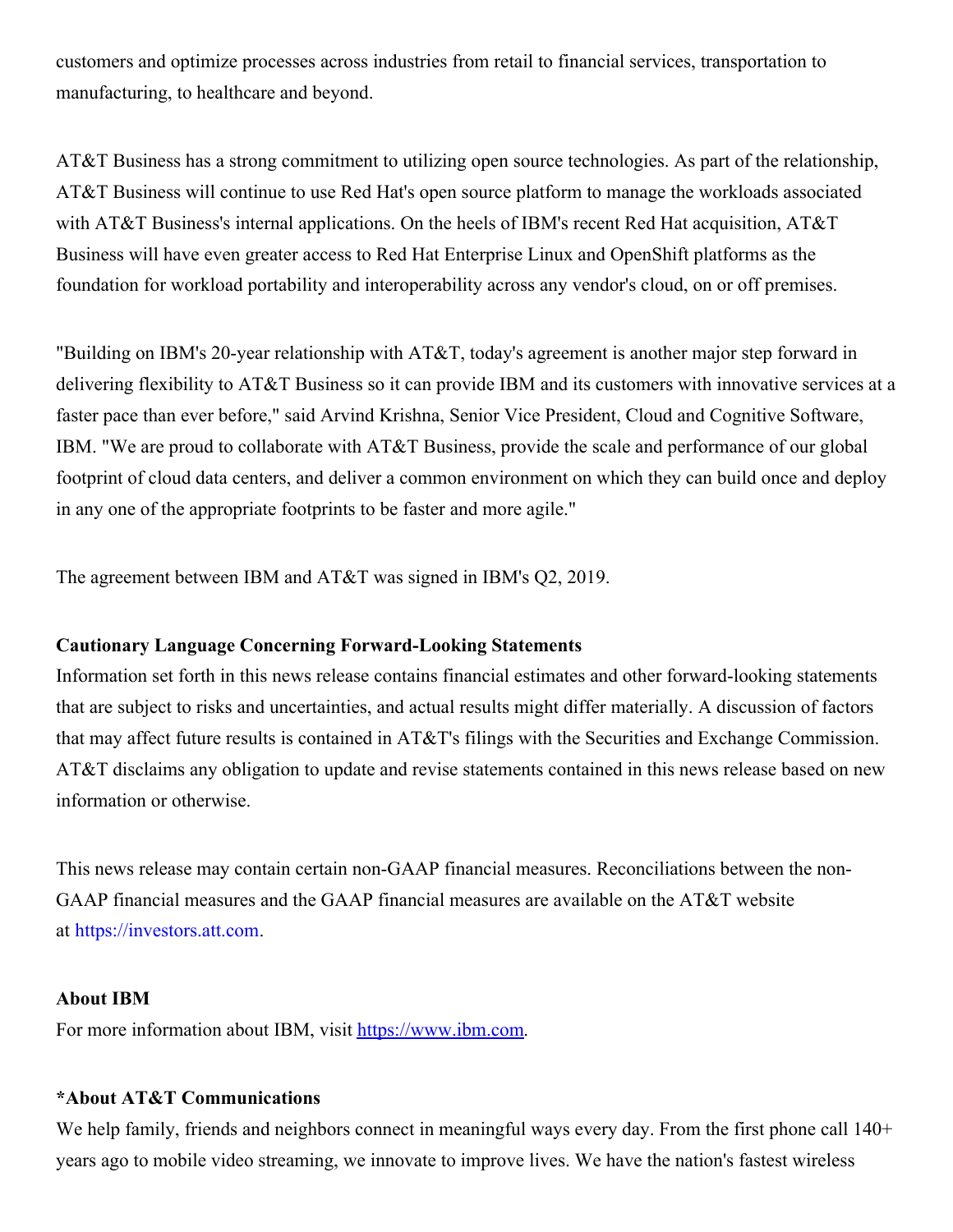network.\*\* And according to America's biggest test, we have the nation's best wireless network.\*\*\* We're building [FirstNet](https://c212.net/c/link/?t=0&l=en&o=2525471-1&h=1823436740&u=https%3A%2F%2Fwww.firstnet.com%2F&a=FirstNet) just for first responders and creating next-generation mobile 5G. With [DIRECTV](https://c212.net/c/link/?t=0&l=en&o=2525471-1&h=1384389811&u=https%3A%2F%2Fwww.directv.com%2F&a=DIRECTV), [DIRECTV](https://c212.net/c/link/?t=0&l=en&o=2525471-1&h=3928143526&u=https%3A%2F%2Fwww.directvnow.com%2F&a=DIRECTV+NOW) NOW and [WatchTV](https://c212.net/c/link/?t=0&l=en&o=2525471-1&h=1433228949&u=https%3A%2F%2Fwww.attwatchtv.com%2F&a=WatchTV), we deliver entertainment people love to talk about. Our smart, highly secure solutions serve nearly 3 million global businesses –nearly all of the Fortune 1000. And worldwide, our spirit of service drives employees to give back to their communities.

AT&T Communications is part of AT&T Inc. (NYSE:T). Learn more at [att.com/CommunicationsNews](https://c212.net/c/link/?t=0&l=en&o=2525471-1&h=2627808330&u=https%3A%2F%2Fabout.att.com%2Fcategory%2Fatt_communications_news&a=att.com%2FCommunicationsNews).

AT&T products and services are provided or offered by subsidiaries and affiliates of AT&T Inc. under the AT&T brand and not by AT&T Inc. Additional information about AT&T products and services is available at [about.att.com](https://c212.net/c/link/?t=0&l=en&o=2525471-1&h=1586048871&u=https%3A%2F%2Fabout.att.com%2Fcategory%2Fall_news.html&a=about.att.com). Follow our news on Twitter at @ATT, on Facebook at [facebook.com/att](https://c212.net/c/link/?t=0&l=en&o=2525471-1&h=2136188222&u=http%3A%2F%2Fwww.facebook.com%2Fatt&a=facebook.com%2Fatt) and on YouTube at [youtube.com/att](https://c212.net/c/link/?t=0&l=en&o=2525471-1&h=2107508321&u=http%3A%2F%2Fwww.youtube.com%2Fatt&a=youtube.com%2Fatt).

©2019 AT&T Intellectual Property. All rights reserved. AT&T, the Globe logo and other marks are trademarks and service marks of AT&T Intellectual Property and/or AT&T affiliated companies. All other marks contained herein are the property of their respective owners.

\*\*Based on analysis by Ookla® of Speedtest Intelligence® data average download speeds for Q2 2019. \*\*\*GWS OneScore, September 2018.

Scott Cook IBM External Relations [scotty@us.ibm.com](mailto:scotty@us.ibm.com) 312.669.4743

Clay Owen AT&T Corporate Communications [clay.owen@att.com](mailto:clay.owen@att.com) 404.538.0124

SOURCE IBM